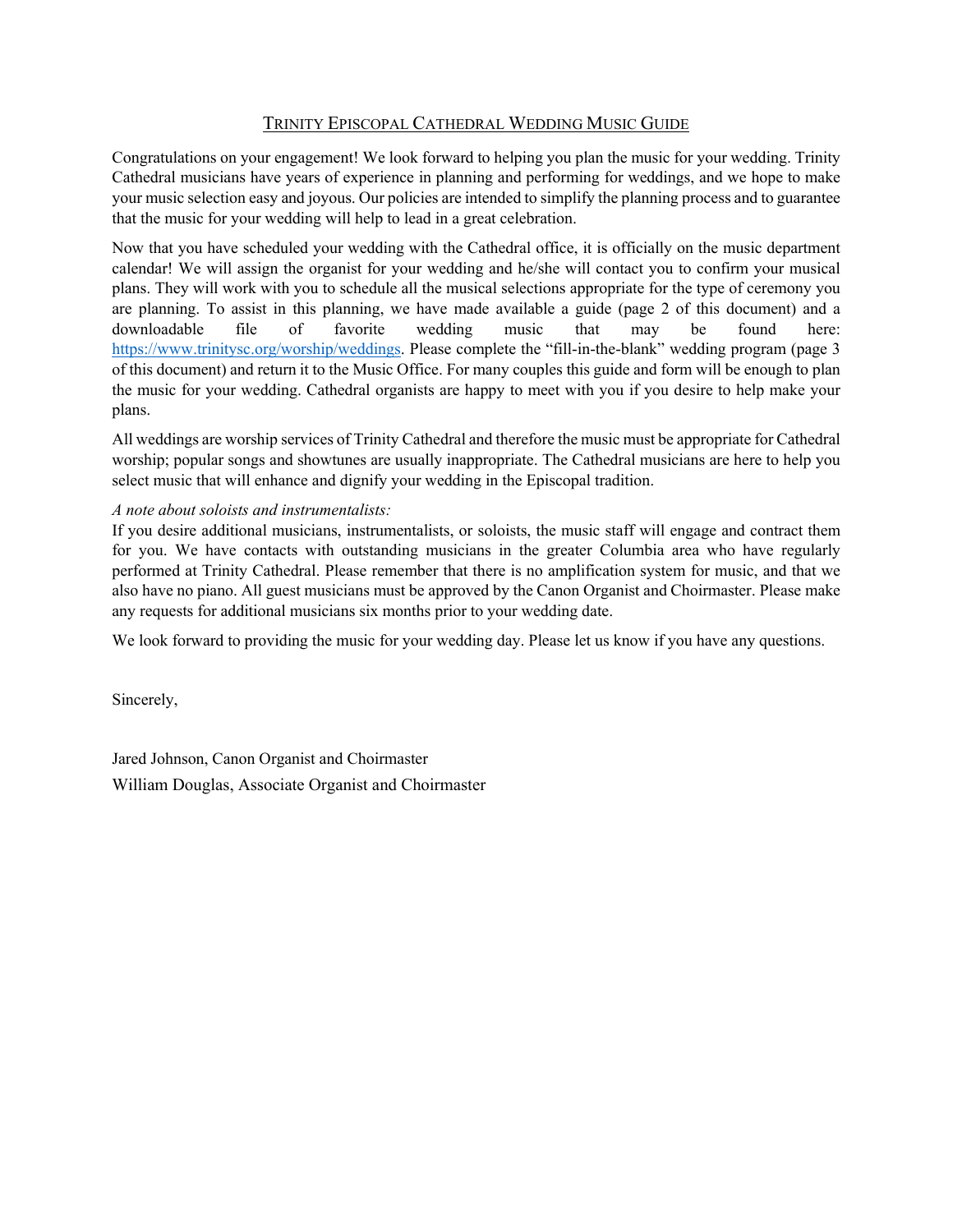# TRINITY EPISCOPAL CATHEDRAL WEDDING MUSIC GUIDE

The numbers listed here correspond to the track numbers on the website Wedding Music file

#### **PROCESSION**

- 1. Trumpet Tune in D Henry Purcell
- 2. Prince of Denmark's March Jeremiah Clarke
- 3. Trumpet Voluntary in D John Stanley
- 4. Prelude to the Te Deum Marc Charpentier
- 5. Trumpet Tune in A David Johnson
- 6. Canon in D Johann Pachelbel
- 7. Con moto maestoso, from Sonata 3 Felix Mendelssohn
- 8. Marche Heroique Herbert Brewer
- 9. Jesu Joy of man's desiring J. S. Bach

## RETIRING PROCESSION AND POSTLUDE

- 10. Toccata, from Symphony 5 Charles-Marie Widor
- 11. Rigaudon Andre Campra
- 12. Now thank we all our God Sigfrid Karg-Elert
- 13. Grand Choeur Dialogue Eugene Gigout
- 14. Concerto in G major, BWV 592 J. S. Bach
- 15. Final, from Symphony 1 Louis Vierne
- 16. Hornpipe, from Water Music Suite G. F. Handel
- 17. Allegro, from Fireworks Suite G. F. Handel
- 18. Arrival of the Queen of Sheba G. F. Handel

HYMNS - Many hymns in the Episcopal hymnal are appropriate for weddings. Below are some commonly requested examples:

- 19. Hymn 516, Come Down O love divine Down Ampney
- 20. Hymn 518, Christ is made the sure foundation Westminster Abbey
- 21. Hymn 353, Your love O God has called us here Wareham
- 22. Hymn 517, How lovely is thy dwelling place Brother James' Air
- 23. Hymn 657, Love divine, all loves excelling Hyfrydol
- 24. Hymn 618, Ye watchers and ye holy ones Lasst uns erfreuen
- 25. Hymn 473, Lift high the cross Crucifer
- 26. Hymn 376, Joyful, joyful Hymn to Joy